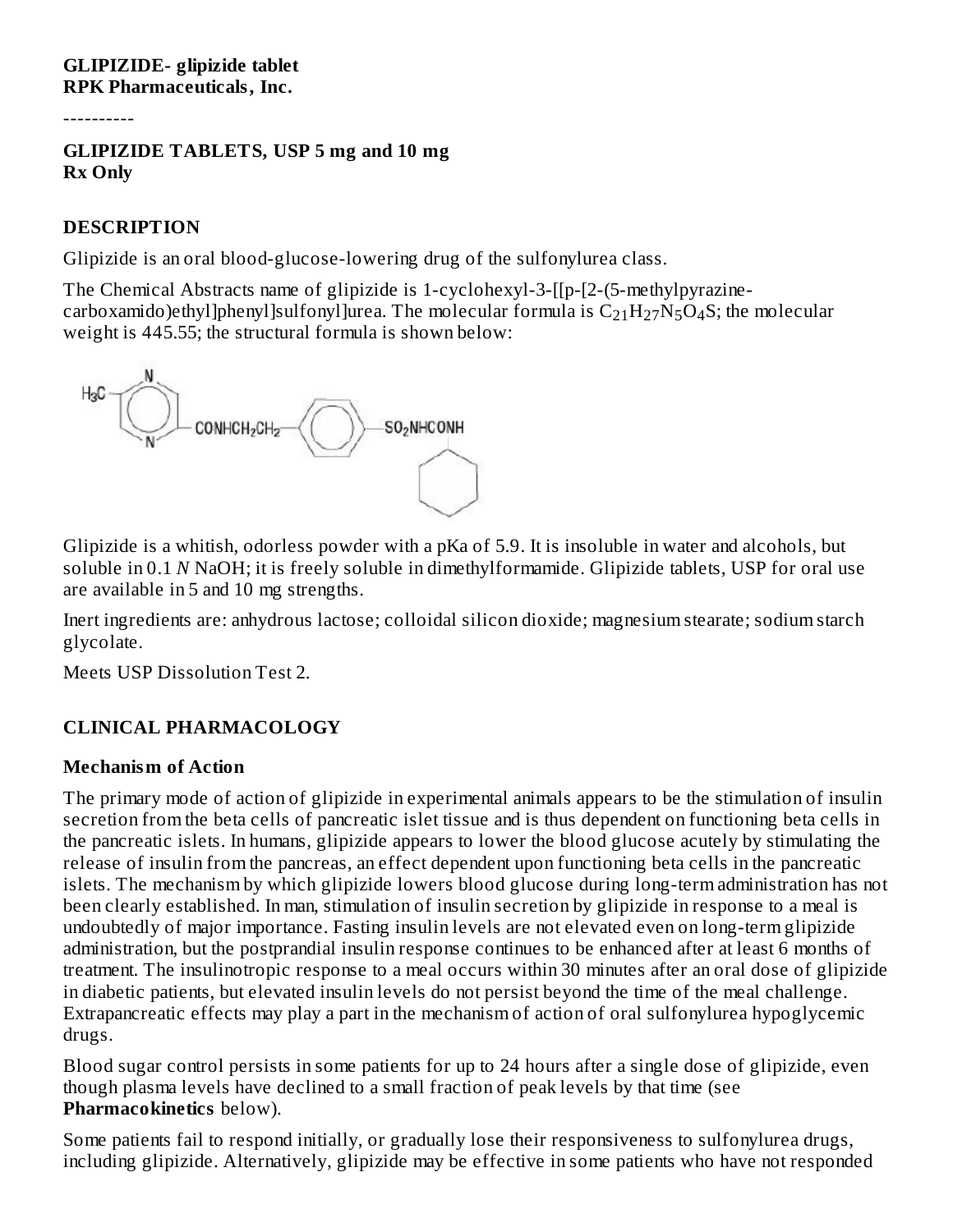or have ceased to respond to other sulfonylureas.

# **Other Effects**

It has been shown that glipizide therapy was effective in controlling blood sugar without deleterious changes in the plasma lipoprotein profiles of patients treated for NIDDM.

In a placebo-controlled, crossover study in normal volunteers, glipizide had no antidiuretic activity and, in fact, led to a slight increase in free water clearance.

# **Pharmacokinetics**

Gastrointestinal absorption of glipizide in man is uniform, rapid, and essentially complete. Peak plasma concentrations occur 1 to 3 hours after a single oral dose. The half-life of elimination ranges from 2 to 4 hours in normal subjects, whether given intravenously or orally. The metabolic and excretory patterns are similar with the two routes of administration, indicating that first-pass metabolism is not significant. Glipizide does not accumulate in plasma on repeated oral administration. Total absorption and disposition of an oral dose was unaffected by food in normal volunteers, but absorption was delayed by about 40 minutes. Thus, glipizide was more effective when administered about 30 minutes before, rather than with, a test meal in diabetic patients. Protein binding was studied in serum from volunteers who received either oral or intravenous glipizide and found to be 98 to 99% one hour after either route of administration. The apparent volume of distribution of glipizide after intravenous administration was 11 liters, indicative of localization within the extracellular fluid compartment. In mice, no glipizide or metabolites were detectable autoradiographically in the brain or spinal cord of males or females, nor in the fetuses of pregnant females. In another study, however, very small amounts of radioactivity were detected in the fetuses of rats given labeled drug.

The metabolism of glipizide is extensive and occurs mainly in the liver. The primary metabolites are inactive hydroxylation products and polar conjugates and are excreted mainly in the urine. Less than 10% unchanged glipizide is found in the urine.

# **INDICATIONS AND USAGE**

Glipizide tablets are indicated as an adjunct to diet and exercise to improve glycemic control in adults with type 2 diabetes mellitus.

# **CONTRAINDICATIONS**

Glipizide is contraindicated in patients with:

1. Known hypersensitivity to the drug.

2. Type 1 diabetes mellitus, diabetic ketoacidosis, with or without coma. This condition should be treated with insulin.

# **WARNINGS**

# **SPECIAL WARNING ON INCREASED RISK OF CARDIOVASCULAR MORTALITY**

**The administration of oral hypoglycemic drugs has been reported to be associated with increas ed cardiovas cular mortality as compared to treatment with diet alone or diet plus insulin. This warning is bas ed on the study conducted by the University Group Diabetes Program (UGDP), a long-term prospective clinical trial designed to evaluate the effectiveness of glucos elowering drugs in preventing or delaying vas cular complications in patients with non-insulindependent diabetes. The study involved 823 patients who were randomly assigned to one of four treatment groups (Diabetes, 19, supp. 2: 747-830, 1970). UGDP reported that patients treated for** 5 to 8 years with diet plus a fixed dose of tolbutamide (1.5 grams per day) had a rate of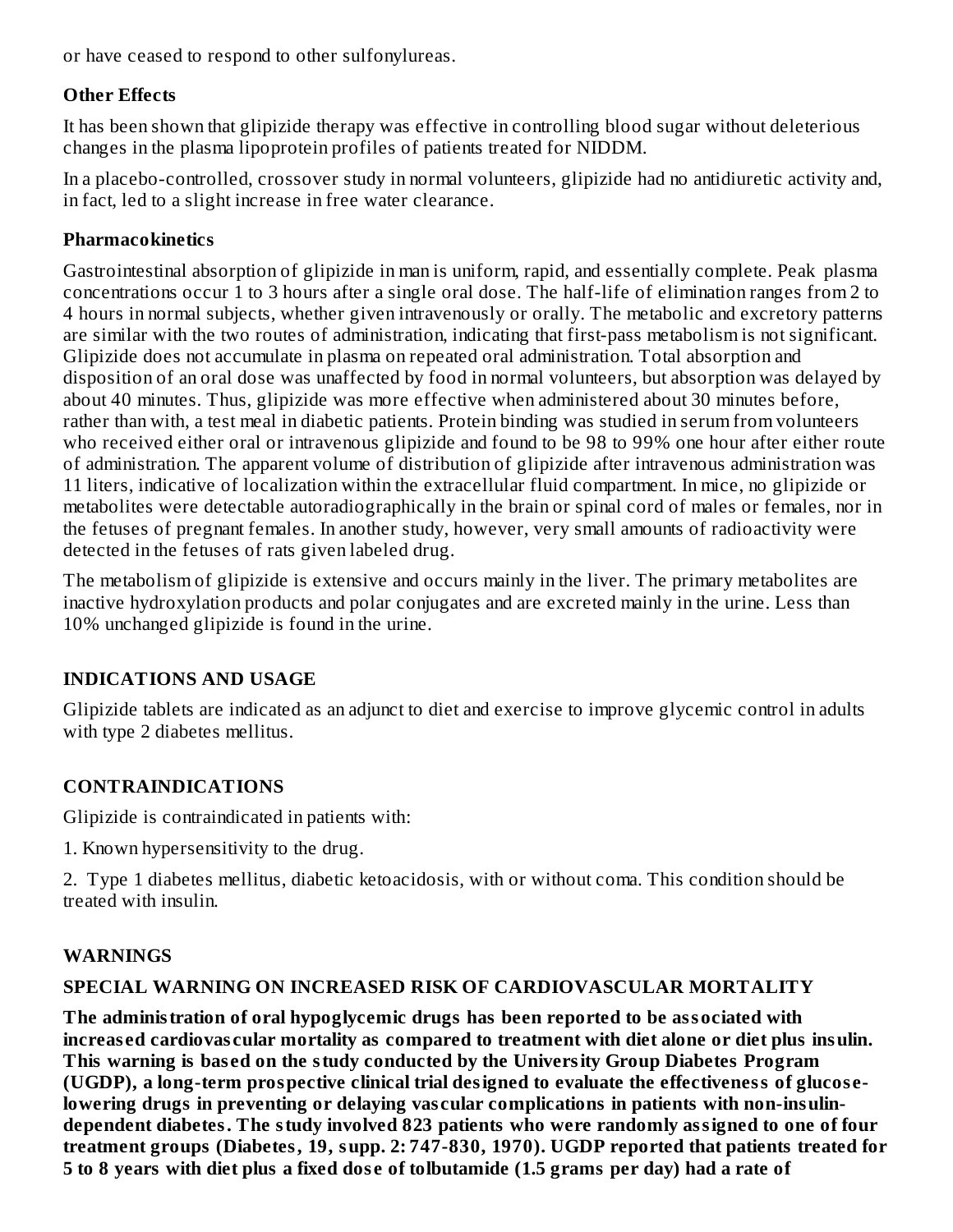**cardiovas cular mortality approximately 2 / times that of patients treated with diet alone. A 1 2significant increas e in total mortality was not obs erved, but the us e of tolbutamide was dis continued bas ed on the increas e in cardiovas cular mortality, thus limiting the opportunity for the study to show an increas e in overall mortality. Despite controversy regarding the interpretation of thes e results, the findings of the UGDP study provide an adequate basis for this warning. The patient should be informed of the potential risks and advantages of glipizide and of alternative modes of therapy.**

**Although only one drug in the sulfonylurea class (tolbutamide) was included in this study, it is prudent from a safety standpoint to consider that this warning may also apply to other oral** hypoglycemic drugs in this class, in view of their close similarities in mode of action and chemical **structure.**

#### **PRECAUTIONS**

#### **General**

#### *Macrovascular Outcomes*

There have been no clinical studies establishing conclusive evidence of macrovascular risk reduction with glipizide or any other anti-diabetic drug.

#### *Renal and Hepatic Disease*

The metabolism and excretion of glipizide may be slowed in patients with impaired renal and/or hepatic function. If hypoglycemia should occur in such patients, it may be prolonged and appropriate management should be instituted.

## *Hypoglycemia*

All sulfonylurea drugs are capable of producing severe hypoglycemia. Proper patient selection, dosage, and instructions are important to avoid hypoglycemic episodes. Renal or hepatic insufficiency may cause elevated blood levels of glipizide and the latter may also diminish gluconeogenic capacity, both of which increase the risk of serious hypoglycemic reactions. Elderly, debilitated or malnourished patients, and those with adrenal or pituitary insufficiency, are particularly susceptible to the hypoglycemic action of glucose-lowering drugs. Hypoglycemia may be difficult to recognize in the elderly, and in people who are taking beta-adrenergic blocking drugs. Hypoglycemia is more likely to occur when caloric intake is deficient, after severe or prolonged exercise, when alcohol is ingested, or when more than one glucose-lowering drug is used.

#### *Loss of Control of Blood Glucose*

When a patient stabilized on any diabetic regimen is exposed to stress such as fever, trauma, infection, or surgery, a loss of control may occur. At such times, it may be necessary to discontinue glipizide and administer insulin.

The effectiveness of any oral hypoglycemic drug, including glipizide, in lowering blood glucose to a desired level decreases in many patients over a period of time, which may be due to progression of the severity of the diabetes or to diminished responsiveness to the drug. This phenomenon is known as secondary failure, to distinguish it from primary failure in which the drug is ineffective in an individual patient when first given.

## *Hemolytic Anemia*

Treatment of patients with glucose 6-phosphate dehydrogenase (G6PD) deficiency with sulfonylurea agents can lead to hemolytic anemia. Because glipizide belongs to the class of sulfonylurea agents, caution should be used in patients with G6PD deficiency and a non-sulfonylurea alternative should be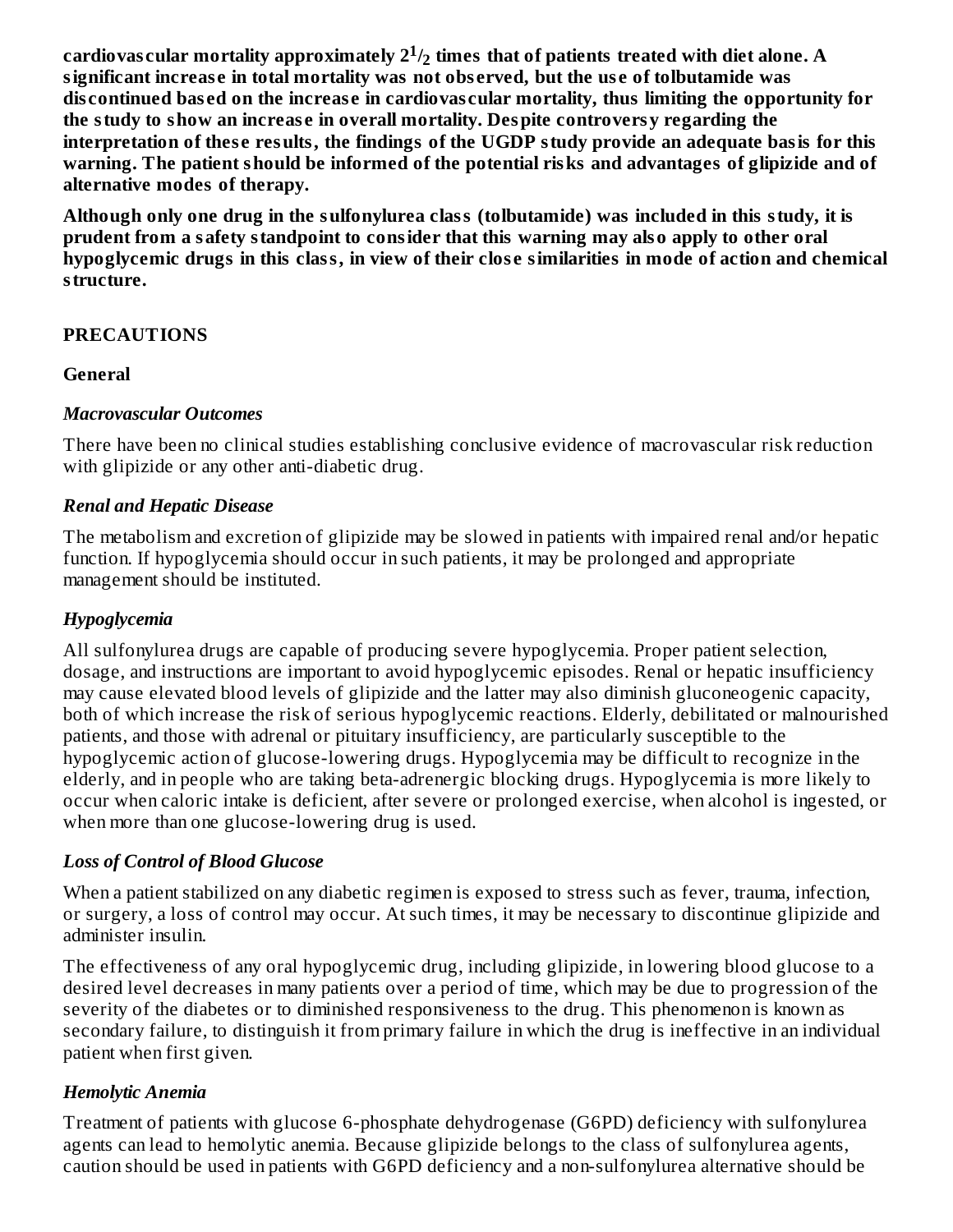considered. In post-marketing reports, hemolytic anemia has also been reported in patients who did not have known G6PD deficiency.

# **Laboratory Tests**

Blood and urine glucose should be monitored periodically. Measurement of glycosylated hemoglobin may be useful.

# **Information for Patients**

Patients should be informed of the potential risks and advantages of glipizide and of alternative modes of therapy. They should also be informed about the importance of adhering to dietary instructions, of a regular exercise program, and of regular testing of urine and/or blood glucose.

The risks of hypoglycemia, its symptoms and treatment, and conditions that predispose to its development should be explained to patients and responsible family members. Primary and secondary failure should also be explained.

# **Physician Couns eling Information for Patients**

In initiating treatment for type 2 diabetes, diet should be emphasized as the primary form of treatment. Caloric restriction and weight loss are essential in the obese diabetic patient. Proper dietary management alone may be effective in controlling the blood glucose and symptoms of hyperglycemia. The importance of regular physical activity should also be stressed, and cardiovascular risk factors should be identified and corrective measures taken where possible. Use of glipizide or other antidiabetic medications must be viewed by both the physician and patient as a treatment in addition to diet and not as a substitution or as a convenient mechanism for avoiding dietary restraint. Furthermore, loss of blood glucose control on diet alone may be transient, thus requiring only short-term administration of glipizide or other antidiabetic medications. Maintenance or discontinuation of glipizide or other antidiabetic medications should be based on clinical judgment using regular clinical and laboratory evaluations.

# **Drug Interactions**

The hypoglycemic action of sulfonylureas may be potentiated by certain drugs including nonsteroidal anti-inflammatory agents, some azoles, and other drugs that are highly protein bound, salicylates, sulfonamides, chloramphenicol, probenecid, coumarins, monoamine oxidase inhibitors, quinolones and beta adrenergic blocking agents. When such drugs are administered to a patient receiving glipizide, the patient should be observed closely for hypoglycemia. When such drugs are withdrawn from a patient receiving glipizide, the patient should be observed closely for loss of control. *In vitro* binding studies with human serum proteins indicate that glipizide binds differently than tolbutamide and does not interact with salicylate or dicumarol. However, caution must be exercised in extrapolating these findings to the clinical situation and in the use of glipizide with these drugs.

Certain drugs tend to produce hyperglycemia and may lead to loss of control. These drugs include the thiazides and other diuretics, corticosteroids, phenothiazines, thyroid products, estrogens, oral contraceptives, phenytoin, nicotinic acid, sympathomimetics, calcium channel blocking drugs, and isoniazid. When such drugs are administered to a patient receiving glipizide, the patient should be closely observed for loss of control. When such drugs are withdrawn from a patient receiving glipizide, the patient should be observed closely for hypoglycemia.

A potential interaction between oral miconazole and oral hypoglycemic agents leading to severe hypoglycemia has been reported. Whether this interaction also occurs with the intravenous, topical, or vaginal preparations of miconazole is not known. The effect of concomitant administration of fluconazole and glipizide has been demonstrated in a placebo-controlled crossover study in normal volunteers. All subjects received glipizide alone and following treatment with 100 mg of fluconazole as a single daily oral dose for 7 days. The mean percentage increase in the glipizide AUC after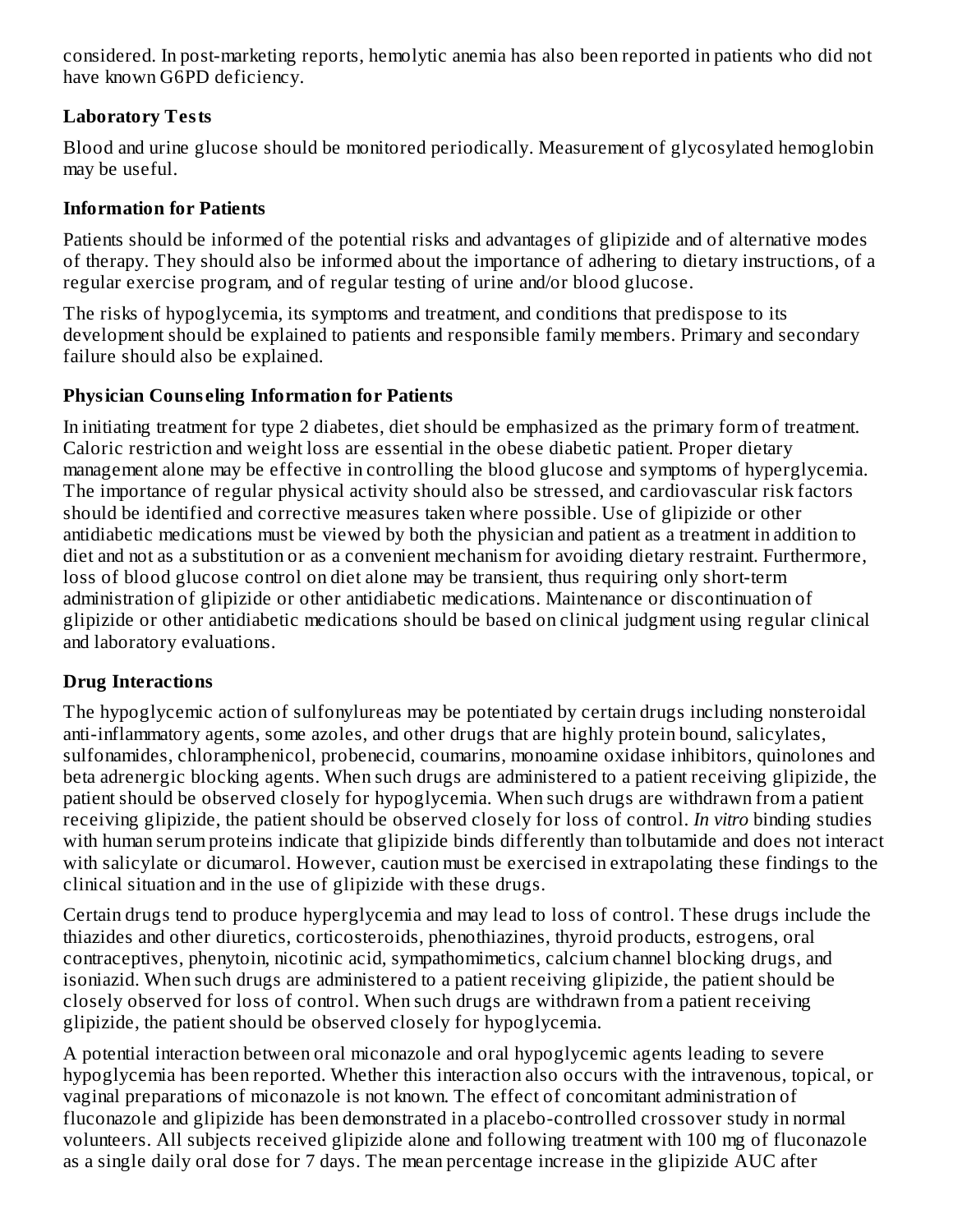fluconazole administration was 56.9% (range: 35 to 81).

In studies assessing the effect of colesevelam on the pharmacokinetics of glipizide ER in healthy volunteers, reductions in glipizide  $\mathrm{AUC_{0-\infty}}$  and  $\mathrm{C_{max}}$  of 12% and 13%, respectively were observed when colesevelam was coadministered with glipizide ER. When glipizide ER was administered 4 hours prior to colesevelam, there was no significant change in glipizide  $\mathrm{AUC}_{0-\infty}$  or  $\mathrm{C_{max}}$ , -4% and 0%, respectively. Therefore, glipizide should be administered at least 4 hours prior to colesevelam to ensure that colesevelam does not reduce the absorption of glipizide.

# **Carcinogenesis, Mutagenesis, Impairment of Fertility**

A twenty month study in rats and an eighteen month study in mice at doses up to 75 times the maximum human dose revealed no evidence of drug-related carcinogenicity. Bacterial and *in vivo* mutagenicity tests were uniformly negative. Studies in rats of both sexes at doses up to 75 times the human dose showed no effects on fertility.

# **Pregnancy**

# *Pregnancy Category C*

Glipizide was found to be mildly fetotoxic in rat reproductive studies at all dose levels (5 to 50 mg/kg). This fetotoxicity has been similarly noted with other sulfonylureas, such as tolbutamide and tolazamide. The effect is perinatal and believed to be directly related to the pharmacologic (hypoglycemic) action of glipizide. In studies in rats and rabbits, no teratogenic effects were found. There are no adequate and well controlled studies in pregnant women. Glipizide should be used during pregnancy only if the potential benefit justifies the potential risk to the fetus.

Because recent information suggests that abnormal blood glucose levels during pregnancy are associated with a higher incidence of congenital abnormalities, many experts recommend that insulin be used during pregnancy to maintain blood glucose levels as close to normal as possible.

# **Nonteratogenic Effects**

Prolonged severe hypoglycemia (4 to 10 days) has been reported in neonates born to mothers who were receiving a sulfonylurea drug at the time of delivery. This has been reported more frequently with the use of agents with prolonged half-lives. If glipizide is used during pregnancy, it should be discontinued at least one month before the expected delivery date.

# **Nursing Mothers**

Although it is not known whether glipizide is excreted in human milk, some sulfonylurea drugs are known to be excreted in human milk. Because the potential for hypoglycemia in nursing infants may exist, a decision should be made whether to discontinue nursing or to discontinue the drug, taking into account the importance of the drug to the mother. If the drug is discontinued and if diet alone is inadequate for controlling blood glucose, insulin therapy should be considered.

# **Pediatric Us e**

Safety and effectiveness in children have not been established.

# **Geriatric Us e**

A determination has not been made whether controlled clinical studies of glipizide included sufficient numbers of subjects aged 65 and over to define a difference in response from younger subjects. Other reported clinical experience has not identified differences in responses between the elderly and younger patients. In general, dose selection for an elderly patient should be cautious, usually starting at the low end of the dosing range, reflecting the greater frequency of decreased hepatic, renal, or cardiac function, and of concomitant disease or other drug therapy.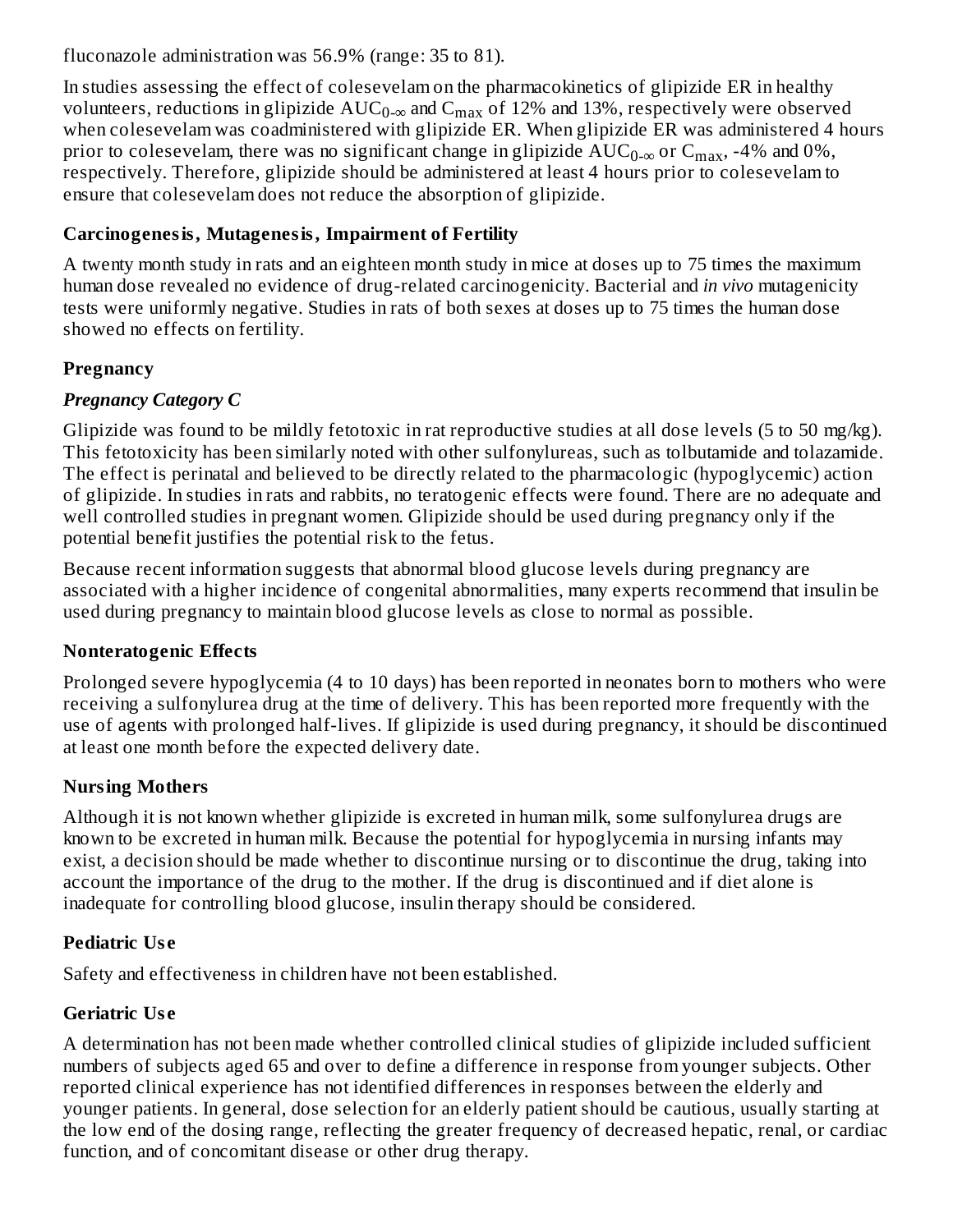#### **ADVERSE REACTIONS**

In U.S. and foreign controlled studies, the frequency of serious adverse reactions reported was very low. Of 702 patients, 11.8% reported adverse reactions and in only 1.5% was glipizide discontinued.

## **Hypoglycemia**

#### See **PRECAUTIONS** and **OVERDOSAGE** sections.

#### **Gastrointestinal**

Gastrointestinal disturbances are the most common reactions. Gastrointestinal complaints were reported with the following approximate incidence: nausea and diarrhea, one in seventy; constipation and gastralgia, one in one hundred. They appear to be dose-related and may disappear on division or reduction of dosage. Cholestatic jaundice may occur rarely with sulfonylureas: glipizide should be discontinued if this occurs.

## **Dermatologic**

Allergic skin reactions including erythema, morbilliform or maculopapular eruptions, urticaria, pruritus, and eczema have been reported in about one in seventy patients. These may be transient and may disappear despite continued use of glipizide; if skin reactions persist, the drug should be discontinued. Porphyria cutanea tarda and photosensitivity reactions have been reported with sulfonylureas.

## **Hematologic**

Leukopenia, agranulocytosis, thrombocytopenia, hemolytic anemia (see **PRECAUTIONS**), aplastic anemia, and pancytopenia have been reported with sulfonylureas.

#### **Metabolic**

Hepatic porphyria and disulfiram-like reactions have been reported with sulfonylureas. In the mouse, glipizide pretreatment did not cause an accumulation of acetaldehyde after ethanol administration. Clinical experience to date has shown that glipizide has an extremely low incidence of disulfiram-like alcohol reactions.

## **Endocrine Reactions**

Cases of hyponatremia and the syndrome of inappropriate antidiuretic hormone (SIADH) secretion have been reported with this and other sulfonylureas.

## **Mis cellaneous**

Dizziness, drowsiness, and headache have each been reported in about one in fifty patients treated with glipizide. They are usually transient and seldom require discontinuance of therapy.

## **Laboratory Tests**

The pattern of laboratory test abnormalities observed with glipizide was similar to that for other sulfonylureas. Occasional mild to moderate elevations of SGOT, LDH, alkaline phosphatase, BUN, and creatinine were noted. One case of jaundice was reported. The relationship of these abnormalities to glipizide is uncertain, and they have rarely been associated with clinical symptoms.

## **Post-Marketing Experience**

## **The following advers e events have been reported in post-marketing surveillance:**

## *Hepatobiliary*

Cholestatic and hepatocellular forms of liver injury accompanied by jaundice have been reported rarely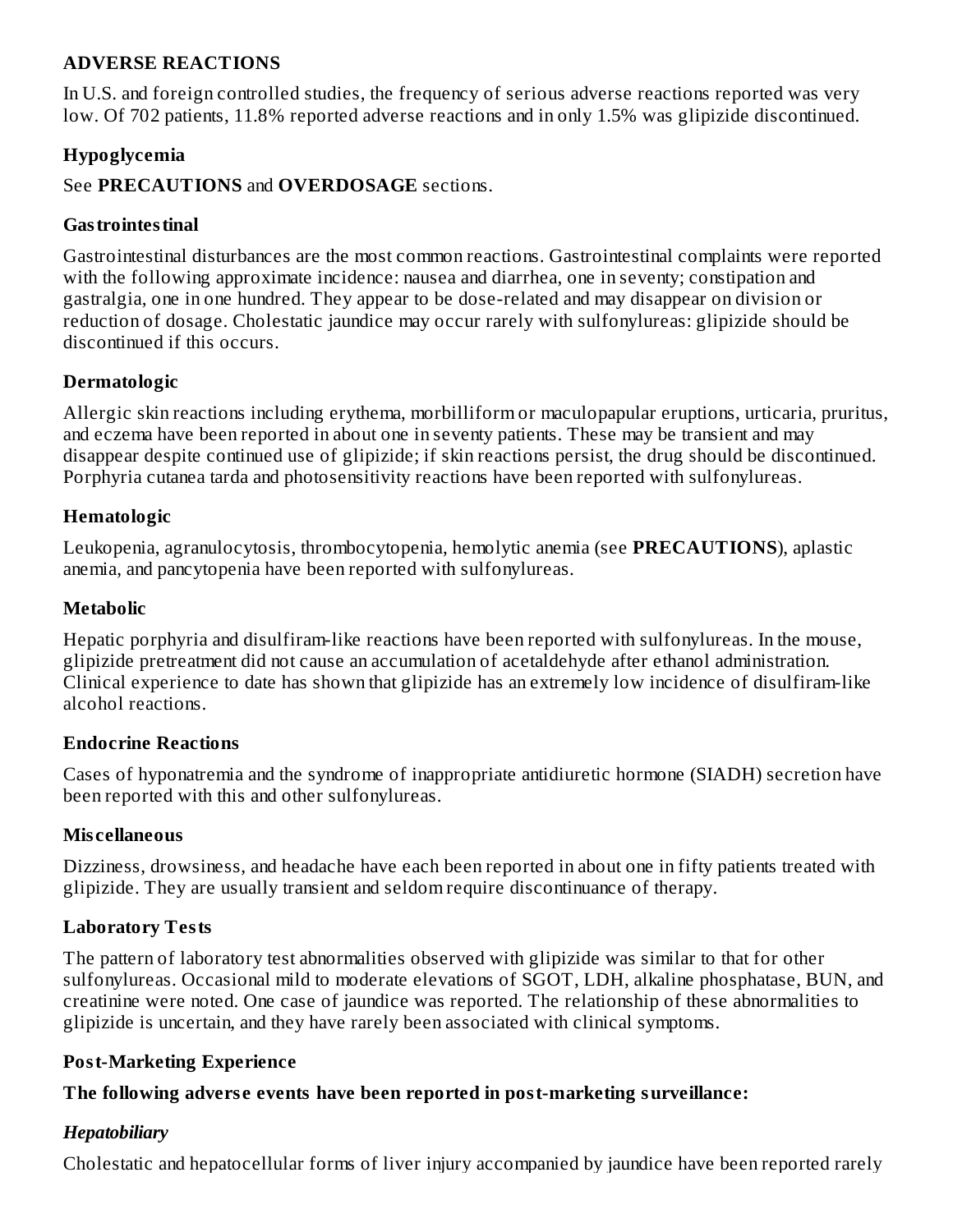in association with glipizide; glipizide should be discontinued if this occurs.

# **OVERDOSAGE**

There is no well documented experience with glipizide overdosage. The acute oral toxicity was extremely low in all species tested (LD $_{50}$  greater than 4 g/kg).

Overdosage of sulfonylureas, including glipizide, can produce hypoglycemia. Mild hypoglycemic symptoms without loss of consciousness or neurologic findings should be treated aggressively with oral glucose and adjustments in drug dosage and/or meal patterns. Close monitoring should continue until the physician is assured that the patient is out of danger. Severe hypoglycemic reactions with coma, seizure, or other neurological impairment occur infrequently, but constitute medical emergencies requiring immediate hospitalization. If hypoglycemic coma is diagnosed or suspected, the patient should be given a rapid intravenous injection of concentrated (50%) glucose solution. This should be followed by a continuous infusion of a more dilute (10%) glucose solution at a rate that will maintain the blood glucose at a level above 100 mg/dL. Patients should be closely monitored for a minimum of 24 to 48 hours since hypoglycemia may recur after apparent clinical recovery. Clearance of glipizide from plasma would be prolonged in persons with liver disease. Because of the extensive protein binding of glipizide, dialysis is unlikely to be of benefit.

# **DOSAGE AND ADMINISTRATION**

There is no fixed dosage regimen for the management of diabetes mellitus with glipizide or any other hypoglycemic agent. In addition to the usual monitoring of urinary glucose, the patient's blood glucose must also be monitored periodically to determine the minimum effective dose for the patient; to detect primary failure, i.e., inadequate lowering of blood glucose at the maximum recommended dose of medication; and to detect secondary failure, i.e., loss of an adequate blood-glucose-lowering response after an initial period of effectiveness. Glycosylated hemoglobin levels may also be of value in monitoring the patient's response to therapy.

Short-term administration of glipizide may be sufficient during periods of transient loss of control in patients usually controlled well on diet.

In general, glipizide tablets should be given approximately 30 minutes before a meal to achieve the greatest reduction in postprandial hyperglycemia.

## **Initial Dos e**

The recommended starting dose is 5 mg, given before breakfast. Geriatric patients or those with liver disease may be started on 2.5 mg.

## **Titration**

Dosage adjustments should ordinarily be in increments of 2.5 to 5 mg, as determined by blood glucose response. At least several days should elapse between titration steps. If response to a single dose is not satisfactory, dividing that dose may prove effective. The maximum recommended once daily dose is 15 mg. Doses above 15 mg should ordinarily be divided and given before meals of adequate caloric content. The maximum recommended total daily dose is 40 mg.

## **Maintenance**

Some patients may be effectively controlled on a once-a-day regimen, while others show better response with divided dosing. Total daily doses above 15 mg should ordinarily be divided. Total daily doses above 30 mg have been safely given on a b.i.d. basis to long-term patients.

In elderly patients, debilitated or malnourished patients, and patients with impaired renal or hepatic function, the initial and maintenance dosing should be conservative to avoid hypoglycemic reactions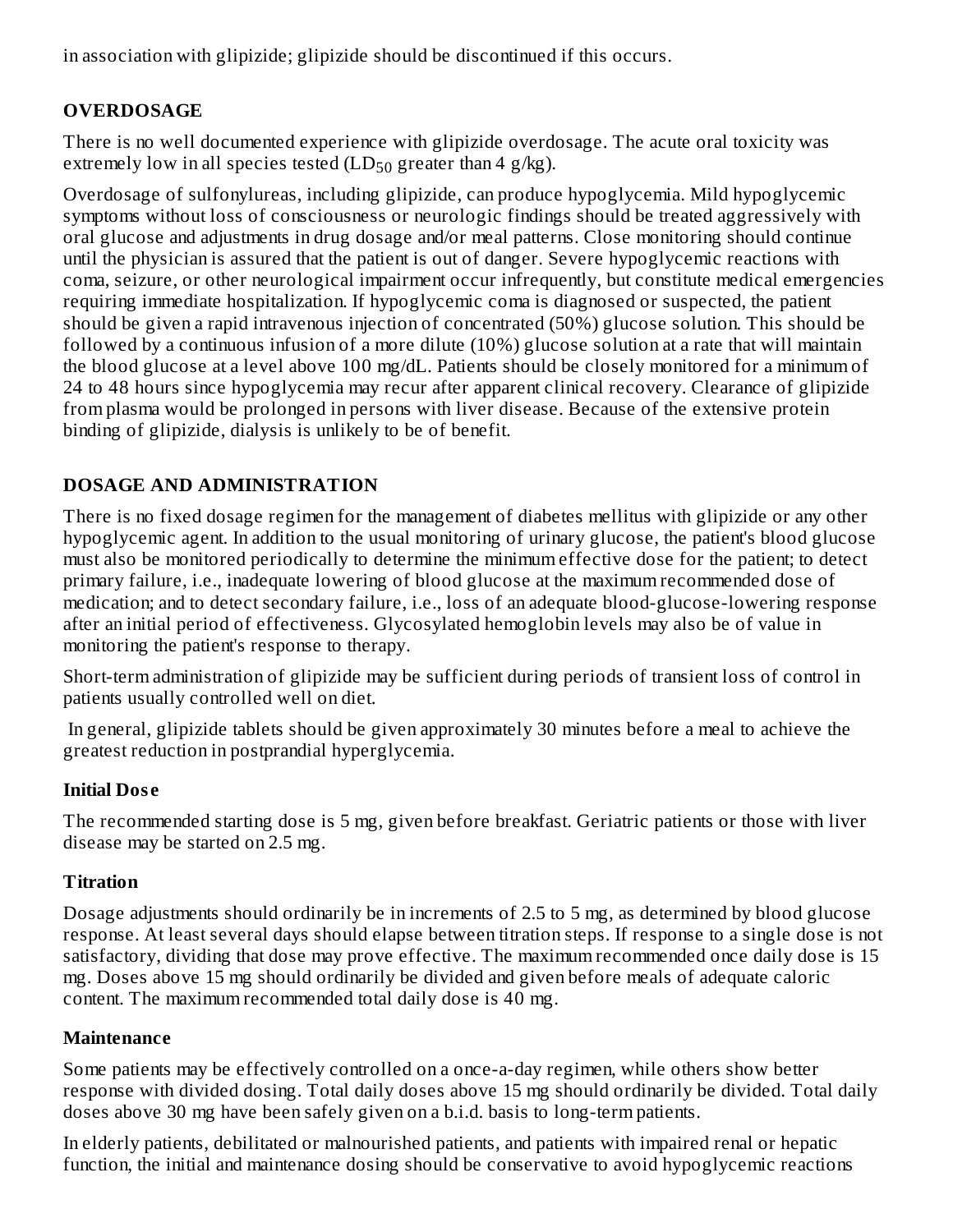## (see **PRECAUTIONS** section).

#### **Patients Receiving Insulin**

As with other sulfonylurea-class hypoglycemics, many stable non-insulin-dependent diabetic patients receiving insulin may be safely placed on glipizide. When transferring patients from insulin to glipizide, the following general guidelines should be considered:

For patients whose daily insulin requirement is 20 units or less, insulin may be discontinued and glipizide therapy may begin at usual dosages. Several days should elapse between glipizide titration steps.

For patients whose daily insulin requirement is greater than 20 units, the insulin dose should be reduced by 50% and glipizide therapy may begin at usual dosages. Subsequent reductions in insulin dosage should depend on individual patient response. Several days should elapse between glipizide titration steps.

During the insulin withdrawal period, the patient should test urine samples for sugar and ketone bodies at least three times daily. Patients should be instructed to contact the prescriber immediately if these tests are abnormal. In some cases, especially when patient has been receiving greater than 40 units of insulin daily, it may be advisable to consider hospitalization during the transition period.

#### **Patients Receiving Other Oral Hypoglycemic Agents**

As with other sulfonylurea-class hypoglycemics, no transition period is necessary when transferring patients to glipizide. Patients should be observed carefully (1 to 2 weeks) for hypoglycemia when being transferred from longer half-life sulfonylureas (e.g., chlorpropamide) to glipizide due to potential overlapping of drug effect.

When colesevelam is coadministered with glipizide ER, maximum plasma concentration and total exposure to glipizide is reduced. Therefore, glipizide should be administered at least 4 hours prior to colesevelam.

#### **HOW SUPPLIED**

Product: 53002-2111 NDC: 53002-2111-3 30 TABLET in a BOTTLE NDC: 53002-2111-6 60 TABLET in a BOTTLE NDC: 53002-2111-0 100 TABLET in a BOTTLE Product: 53002-4462 NDC: 53002-4462-3 30 TABLET in a BOTTLE NDC: 53002-4462-6 60 TABLET in a BOTTLE NDC: 53002-4462-0 100 TABLET in a BOTTLE

## **RECOMMENDED STORAGE**

Store at 20˚C to 25˚C (68˚F to 77˚F) [see USP Controlled Room Temperature].

Dispense in a tight, light-resistant container [see USP].

**APOTEX INC. GLIPIZIDE TABLETS, USP 5 mg and 10 mg**

**Manufactured by Manufactured for**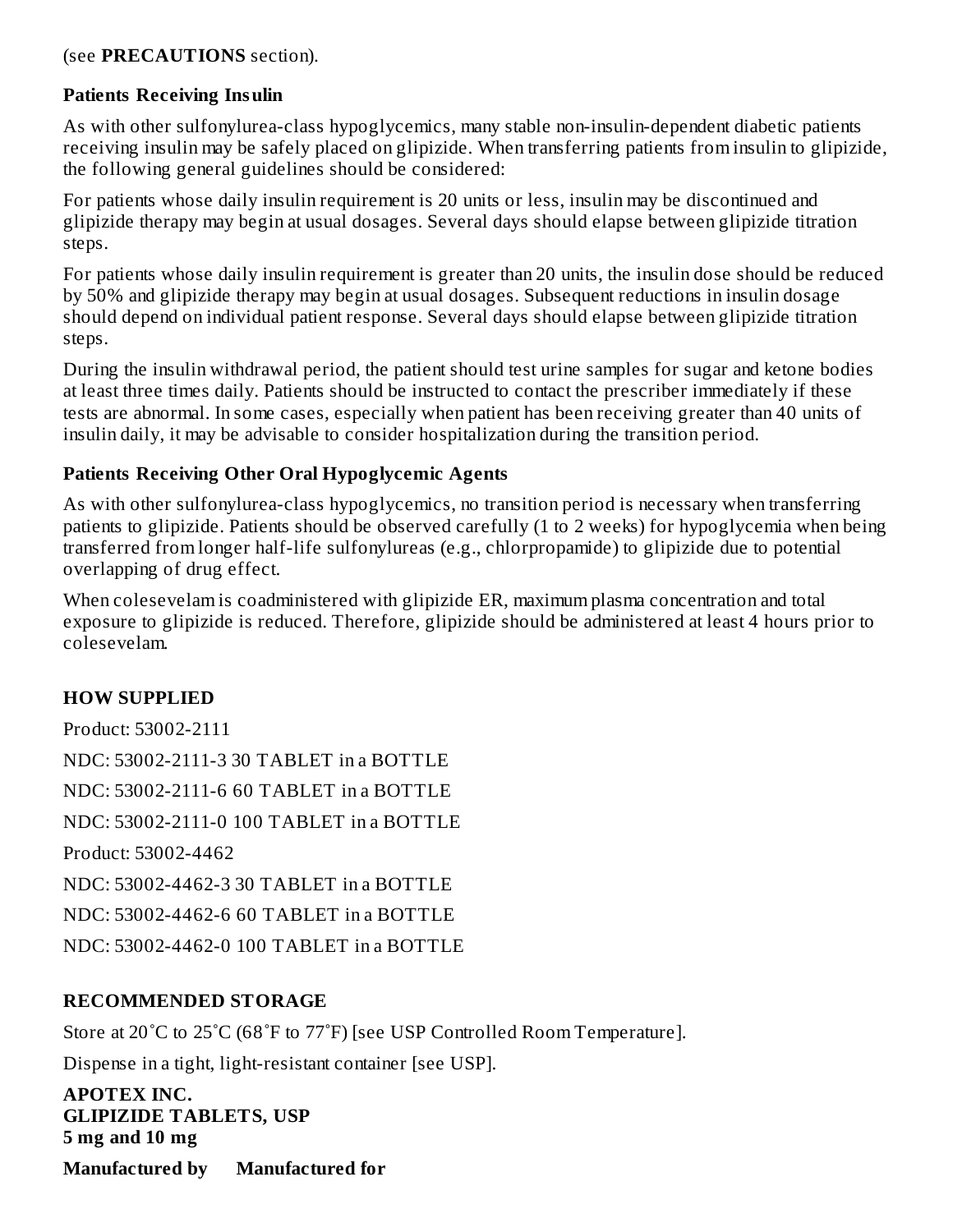Apotex Inc. Apotex Corp. Toronto, Ontario Weston, Florida Canada M9L 1T9 USA 33326

Revised: May 2017

Rev. 8

#### **GlipiZIDE 10mg Tablets**



#### **GlipiZIDE 5mg Tablets**



| <b>GLIPIZIDE</b>                                                  |                         |                    |                  |                                |                 |
|-------------------------------------------------------------------|-------------------------|--------------------|------------------|--------------------------------|-----------------|
| glipizide tablet                                                  |                         |                    |                  |                                |                 |
|                                                                   |                         |                    |                  |                                |                 |
|                                                                   |                         |                    |                  |                                |                 |
| <b>Product Information</b>                                        |                         |                    |                  |                                |                 |
| <b>Product Type</b>                                               | HUMAN PRESCRIPTION DRUG | Item Code (Source) |                  | NDC:53002-2111(NDC:60505-0142) |                 |
| <b>Route of Administration</b>                                    | ORAL                    |                    |                  |                                |                 |
|                                                                   |                         |                    |                  |                                |                 |
|                                                                   |                         |                    |                  |                                |                 |
| <b>Active Ingredient/Active Moiety</b>                            |                         |                    |                  |                                |                 |
|                                                                   | <b>Ingredient Name</b>  |                    |                  | <b>Basis of Strength</b>       | Strength        |
| <b>GLIPIZIDE</b> (UNII: X7WDT95N5C) (GLIPIZIDE - UNII:X7WDT95N5C) |                         |                    | <b>GLIPIZIDE</b> |                                | $10 \text{ mg}$ |
|                                                                   |                         |                    |                  |                                |                 |
|                                                                   |                         |                    |                  |                                |                 |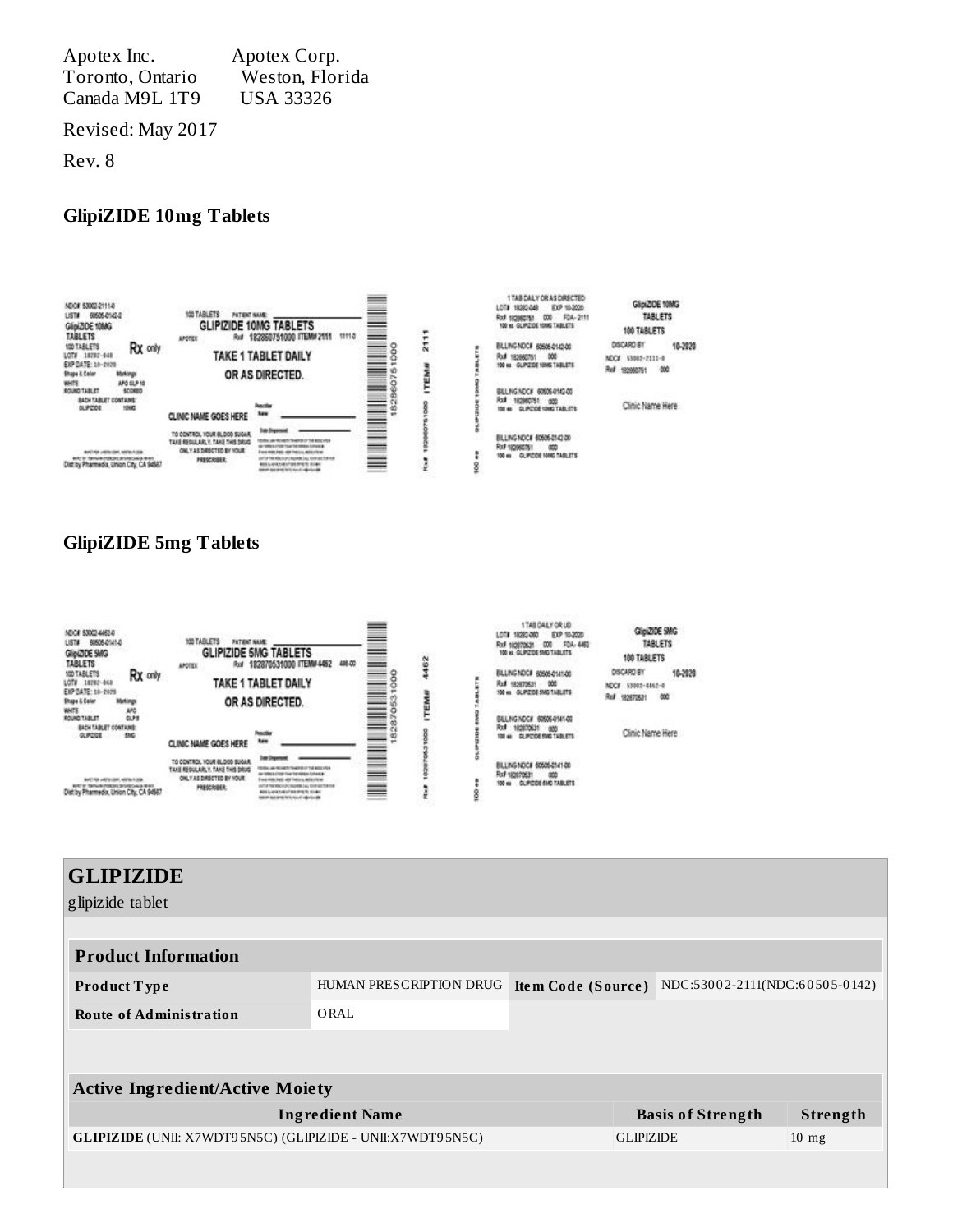| <b>Inactive Ingredients</b>                                              |                                       |                                                           |                             |                                                          |                           |
|--------------------------------------------------------------------------|---------------------------------------|-----------------------------------------------------------|-----------------------------|----------------------------------------------------------|---------------------------|
| <b>Ingredient Name</b>                                                   |                                       |                                                           |                             |                                                          | Strength                  |
|                                                                          | ANHYDROUS LACTOSE (UNII: 3SY5LH9 PMK) |                                                           |                             |                                                          |                           |
| <b>SILICON DIO XIDE (UNII: ETJ7Z6 XBU4)</b>                              |                                       |                                                           |                             |                                                          |                           |
|                                                                          | MAGNESIUM STEARATE (UNII: 70097M6I30) |                                                           |                             |                                                          |                           |
|                                                                          |                                       | SO DIUM STARCH GLYCOLATE TYPE A POTATO (UNII: 5856J3G2A2) |                             |                                                          |                           |
|                                                                          |                                       |                                                           |                             |                                                          |                           |
| <b>Product Characteristics</b>                                           |                                       |                                                           |                             |                                                          |                           |
| Color                                                                    | <b>WHITE</b>                          | <b>Score</b>                                              |                             | 2 pieces                                                 |                           |
| <b>Shape</b>                                                             | <b>ROUND</b>                          | <b>Size</b>                                               |                             | $8 \,\mathrm{mm}$                                        |                           |
| Flavor                                                                   |                                       | <b>Imprint Code</b>                                       |                             | APO;GLP;10                                               |                           |
| <b>Contains</b>                                                          |                                       |                                                           |                             |                                                          |                           |
|                                                                          |                                       |                                                           |                             |                                                          |                           |
|                                                                          |                                       |                                                           |                             |                                                          |                           |
| Packaging                                                                |                                       |                                                           |                             |                                                          |                           |
| <b>Item Code</b><br>#                                                    |                                       | <b>Package Description</b>                                | <b>Marketing Start Date</b> |                                                          | <b>Marketing End Date</b> |
| 1 NDC:53002-2111-3                                                       |                                       | 30 in 1 BOTTLE; Type 0: Not a Combination Product         | 10/01/2018                  |                                                          |                           |
| 2 NDC:53002-2111-6                                                       |                                       | 60 in 1 BOTTLE; Type 0: Not a Combination Product         | 10/01/2018                  |                                                          |                           |
| 3 NDC:53002-2111-0<br>100 in 1 BOTTLE; Type 0: Not a Combination Product |                                       |                                                           | 10/01/2018                  |                                                          |                           |
|                                                                          |                                       |                                                           |                             |                                                          |                           |
|                                                                          |                                       |                                                           |                             |                                                          |                           |
| <b>Marketing Information</b>                                             |                                       |                                                           |                             |                                                          |                           |
| <b>Marketing Category</b>                                                |                                       | <b>Application Number or Monograph Citation</b>           |                             | <b>Marketing Start Date</b><br><b>Marketing End Date</b> |                           |
| <b>ANDA</b><br>ANDA075795                                                |                                       |                                                           | 09/25/2002                  |                                                          |                           |
|                                                                          |                                       |                                                           |                             |                                                          |                           |
|                                                                          |                                       |                                                           |                             |                                                          |                           |
| <b>GLIPIZIDE</b>                                                         |                                       |                                                           |                             |                                                          |                           |
| glipizide tablet                                                         |                                       |                                                           |                             |                                                          |                           |
|                                                                          |                                       |                                                           |                             |                                                          |                           |
|                                                                          |                                       |                                                           |                             |                                                          |                           |

| <b>Product Information</b> |                            |                       |                                |
|----------------------------|----------------------------|-----------------------|--------------------------------|
| Product Type               | HUMAN PRESCRIPTION<br>DRUG | Item Code<br>(Source) | NDC:53002-4462(NDC:60505-0141) |
| Route of Administration    | ORAL                       |                       |                                |

| <b>Active Ingredient/Active Moiety</b>                            |                          |                 |  |  |
|-------------------------------------------------------------------|--------------------------|-----------------|--|--|
| <b>Ingredient Name</b>                                            | <b>Basis of Strength</b> | <b>Strength</b> |  |  |
| <b>GLIPIZIDE</b> (UNII: X7WDT95N5C) (GLIPIZIDE - UNII:X7WDT95N5C) | <b>GLIPIZIDE</b>         | 5 <sub>mg</sub> |  |  |
|                                                                   |                          |                 |  |  |
| <b>Inactive Ingredients</b>                                       |                          |                 |  |  |
| <b>Ingredient Name</b>                                            |                          | Strength        |  |  |
| ANHYDROUS LACTOSE (UNII: 3SY5LH9PMK)                              |                          |                 |  |  |
| <b>SILICON DIO XIDE (UNII: ETJ7Z6XBU4)</b>                        |                          |                 |  |  |
| <b>MAGNESIUM STEARATE (UNII: 70097M6I30)</b>                      |                          |                 |  |  |